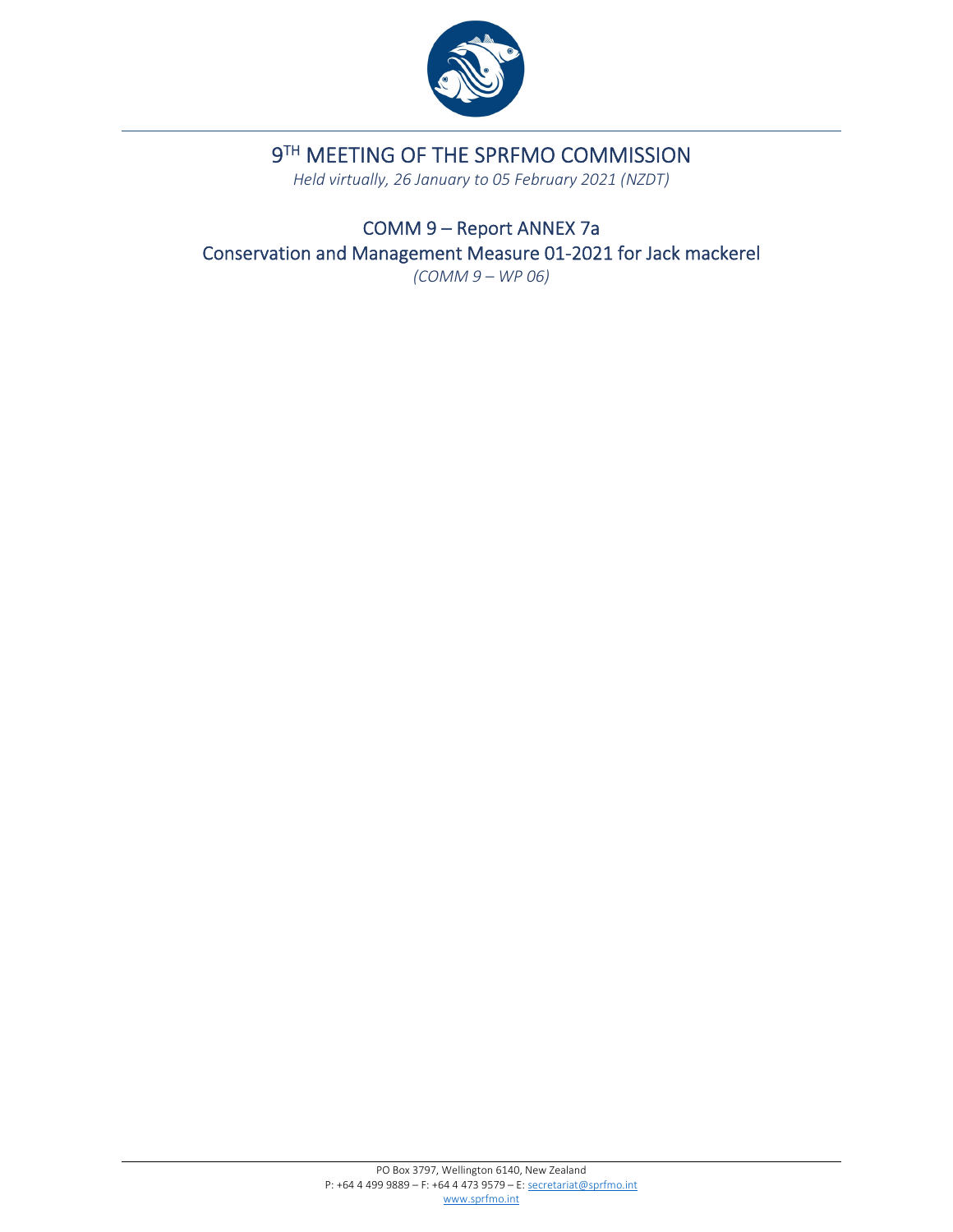

## CMM 01‐20202021

## Conservation and Management Measure for *Trachurus murphyi*

*(supersedes CMM 01‐20192020)*

#### The Commission of the South Pacific Regional Fisheries Management Organisation;

*NOTING* that the *Trachurus murphyi* stock remains at very low levels;

*CONCERNED* in particular with the low levels of the current biomass, historically high fishing mortality, the need to maintain low fishing mortality, and the high degree of associated uncertainties;

*TAKING INTO ACCOUNT* the outcomes of the stock assessment carried out on 37 to 812 October 2019 2020 and the advice of the Scientific Committee;

*BEARING IN MIND* the commitment to apply the precautionary approach and take decisions based on the best scientific and technical information available as set out in Article 3 of the Convention;

*RECOGNISING* that a primary function of the Commission is to adopt Conservation and Management Measures(CMMs) to achieve the objective of the Convention, including, as appropriate, CMMs for particular fish stocks;

*AFFIRMING* its commitment to rebuilding the stock of *Trachurus murphyi* and ensuring its long‐term conservation and sustainable management in accordance with the objective of the Convention;

*RECOGNISING* the need for effective monitoring and control and surveillance of fishing for *Trachurus murphyi* in the implementation of this measure pending the establishment of monitoring, control and surveillance measures pursuant to Article 27 of the Convention;

*NOTING* Article 4(1) regarding the need to ensure compatibility of conservation and management measures established for fishery resources that are identified as straddling areas under the national jurisdiction of a coastal State Contracting Party and the adjacent high seas of the Convention Area and acknowledge their duty to cooperate to this end;

*BEARING IN MIND*, the Findings and Recommendations of the Review Panel, from 5 June 2018, convened pursuant to Article 17 and Annex II of the Convention, in relation to the Objection by the Republic of Ecuador and their statements on possible ways forward in relation to that objection;

*RECALLING* Articles 4(2), 20(3), 20(4) and 21(2) of the Convention;

*RECALLING* also Article 21(1) of the Convention;

*ADOPTS* the following CMM in accordance with Articles 8 and 21 of the Convention:

## General Provisions

- 1. This CMM applies to fisheries for *Trachurus murphyi* undertaken by vessels flagged to Members and Cooperating Non‐Contracting Parties(CNCPs) included on the Commission Record of Vessels(CMM 05‐2019) in the Convention Area and, in accordance with Article 20(4)(a)(iii) and with the express consent of Chile and Ecuador, to fisheries for *Trachurus murphyi* undertaken by Chile and Ecuador in areas under their national jurisdiction.
- 2. Only fishing vessels duly authorised pursuant to Article 25 of the Convention and in accordance with CMM 05‐2019 (Record of Vessels) that are flagged to Members and Cooperating Non‐Contracting Parties (CNCPs) shall participate in the fishery for *Trachurus murphyi* in the Convention Area.
- 3. This CMM is not to be considered a precedent for future allocation decisions.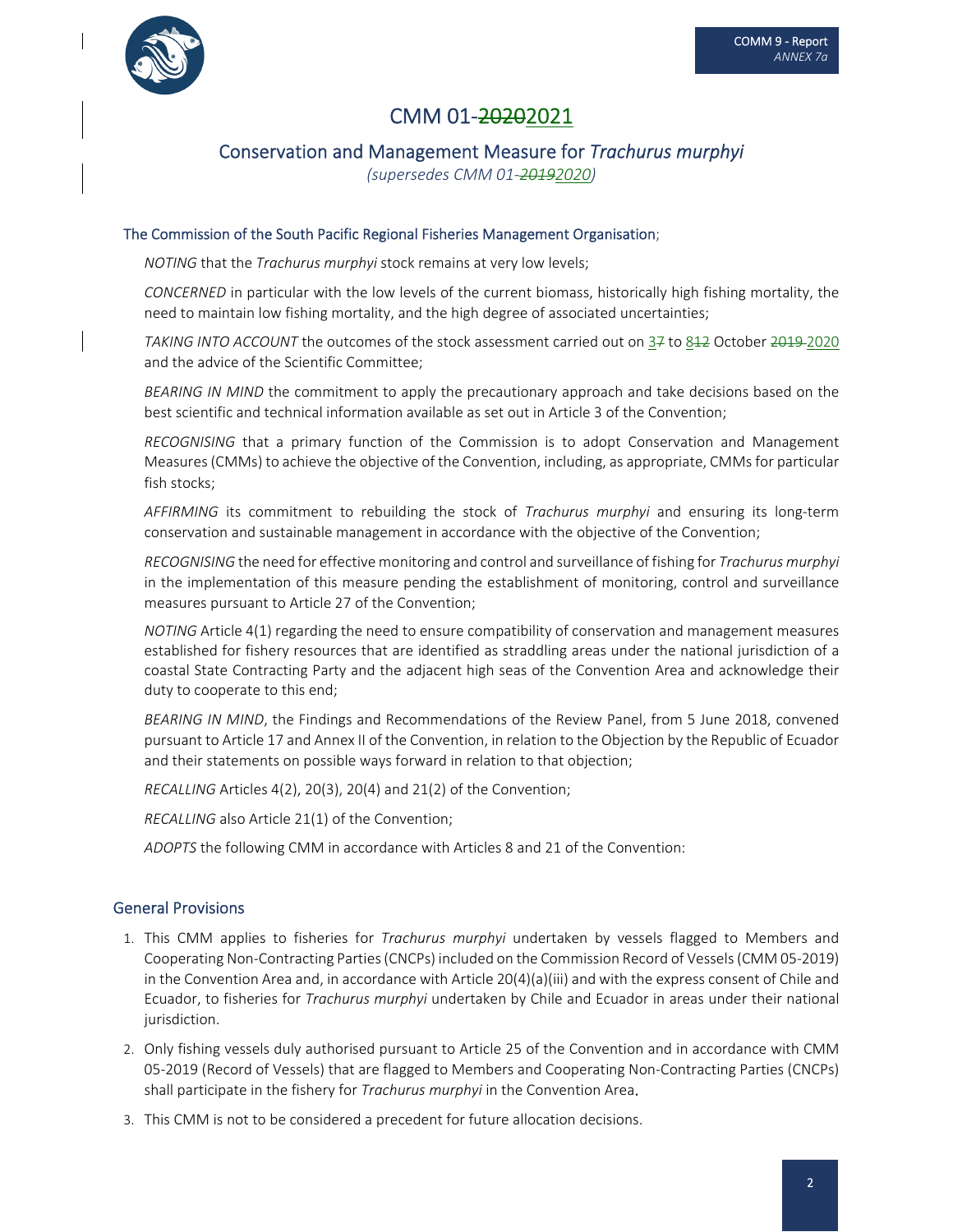

## Effort Management

4. Relevant Members and CNCPs shall limit the total gross tonnage  $(GT)^1$  of vessels flying their flag and participating in the fishing activities described in Article 1,  $(1)(g)(i)$  and (ii) of the Convention in respect of the *Trachurus murphyi* fisheries in the Convention Area to the total tonnage of their flagged vessels that were engaged in such fishing activities in 2007 or 2008 or 2009 in the Convention Area and as set out in Table 1 of CMM 1.01 (*Trachurus murphyi*; 2013). Such Members and CNCPs may substitute their vessels as long as the total level of GT for each Member and CNCP does not exceed the level recorded in that table.

## Catch Management

- 5. In 2020 2021 the total catch of *Trachurus murphyi* in the area to which this CMM applies in accordance with paragraph 1 shall be limited to <del>618,001</del> 710,702 tonnes. Members and CNCPs are to share in this total catch in the tonnages set out in Table 1 of this CMM.
- 6. Catches will be attributed to the flag State whose vessels have undertaken the fishing activities described in Article  $1 (1)(g)(i)$  and (ii) of the Convention.
- 7. In the event that a Member or CNCP reaches 70% of its catch limit set out in Table 1, the Executive Secretary shall inform that Member or CNCP of that fact, with a copy to all other Members and CNCPs. That Member or CNCP shall close the fishery for its flagged vessels when the total catch of its flagged vessels is equivalent to 100% of its catch limit. Such Member or CNCP shall notify promptly the Executive Secretary of the date of the closure.
- 8. The provisions of this CMM are without prejudice to the right of Members and CNCPs to adopt measures limiting vessels flying their flag and fishing for *Trachurus murphyi* in the Convention Area to catches less than the limits set out in Table 1. In any such case, Members and CNCPs shall notify the Executive Secretary of the measures, when practicable, within 1 month of adoption. Upon receipt, the Executive Secretary shall circulate such measures to all Members and CNCPs without delay.
- 9. By 31 December each year a Member or CNCP may transfer to another Member or CNCP all or part of its entitlement to catch up to the limit set out in Table 1, without prejudice to future agreements on the allocation of fishing opportunities, subject to the approval of the receiving Member or CNCP. When receiving fishing entitlement by transfer, a Member or CNCP may either allocate it domestically or endorse arrangements between owners participating in the transfer. Members and CNCPs receiving fishing entitlements by transfer who have consented to a total allowable catch that will apply throughout the range of the fishery resource under Art 20(4)(a)(iii) may pursue those entitlements in the Convention Area and in their areas under their national jurisdiction. Before the transferred fishing takes place, the transferring Member or CNCP shall notify the transfer to the Executive Secretary for circulation to Members and CNCPs without delay.
- 10. Members and CNCPs agree, having regard to the advice of the Scientific Committee, that catches of *Trachurus murphyi* in 2020 2021 throughout the range of the stock should not exceed 680,000 782,000 tonnes.
- 11. The Executive Secretary shall inform Members and CNCPs when catches of *Trachurus murphyi* in the range of its distribution have reached 70% of the amount referred to in paragraph 10. The Executive Secretary shall notify Members and CNCPs when the amount referred to in paragraph 10 has been reached.

<sup>&</sup>lt;sup>1</sup> In the event that GT is not available, Members and CNCPs shall utilise Gross Registered Tonnage (GRT) for the purposes of this CMM.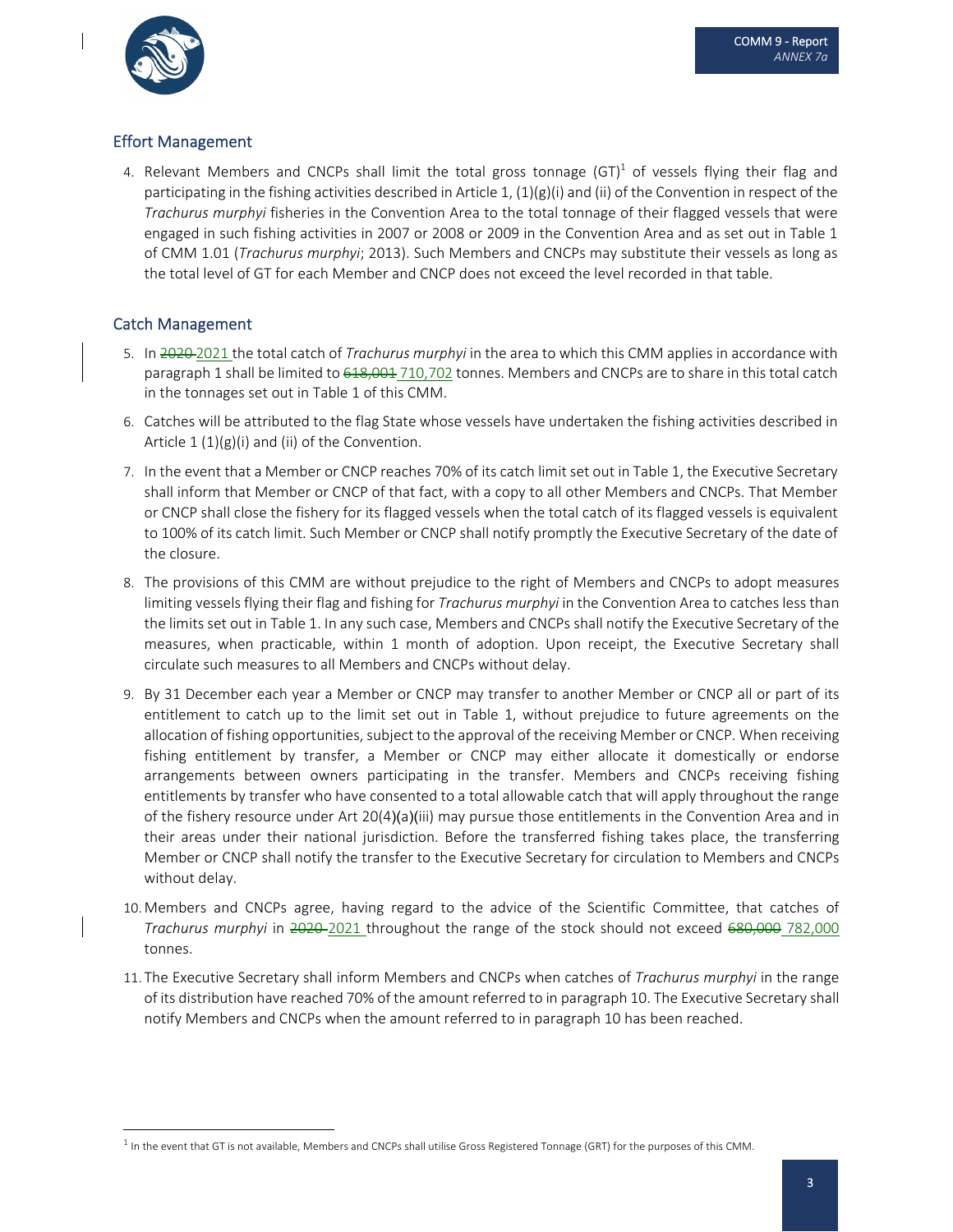



## Data Collection and Reporting

- 12. Members and CNCPs participating in the *Trachurus murphyi* fishery shall report in an electronic format the monthly catches of their flagged vessels to the Secretariat within 20 days of the end of the month, in accordance with CMM 02‐2020 (Data Standards) and using templates prepared by the Secretariat and available on the SPRFMO website.
- 13.When total catches have reached 70% of the amount indicated in paragraph 10, Members and CNCPs agree to implement a 15‐day reporting period:
	- a) for purposes of implementing this system, the calendar month shall be divided into 2 reporting periods, *viz*: day 1 to day 15 and day 16 to the end of the month;
	- b) once the 15‐day reporting has been activated, Members and CNCPs shall report their catches within 10 days of the end of each period, excepting the first report, which shall be made within 20 days of the end of the period.
- 14. The Executive Secretary shall circulate monthly catches, aggregated by flag State, to all Members and CNCPs on a monthly basis. Once 15‐day reporting has been activated the Executive Secretary shall circulate 15‐day catches, aggregated by flag State, to all Members and CNCPs on a 15‐day basis.
- 15. Except as described in paragraphs 12 and 13 above, each Member and CNCP participating in the *Trachurus murphyi* fishery shall collect, verify, and provide all required data to the Executive Secretary, in accordance with CMM 02‐2020 (Data Standards) and the templates available on the SPRFMO website, including an annual catch report.
- 16. The Executive Secretary shall verify the annual catch reports submitted by Members and CNCPs against the submitted data (tow‐by‐tow in the case of trawlers, and set‐by‐set or trip‐by‐trip in the case of purse‐seine fishing vessels). The Executive Secretary shall inform Members and CNCPs of the outcome of the verification exercise and any possible discrepancies encountered.
- 17. Members and CNCPs participating in the *Trachurus murphyi* fisheries shall implement a vessel monitoring system (VMS) in accordance with CMM 06‐2020 (VMS) and other relevant CMMs adopted by the Commission.
- 18. Each Member and CNCP participating in the *Trachurus murphyi* fishery shall provide the Executive Secretary a list of vessels<sup>2</sup> they have authorised to fish in the fishery in accordance with Article 25 of the Convention and CMM 05‐2019 (Record of Vessels) and other relevant CMMs adopted by the Commission. They shall also notify the Executive Secretary of the vessels that are actively fishing or engaged in transhipment in the Convention Area within 20 days of the end of each month. The Executive Secretary shall maintain lists of the vessels so notified and will make them available on the SPRFMO website.
- 19. The Executive Secretary shall report annually to the Commission on the list of vessels having actively fished or been engaged in transhipment in the Convention Area during the previous year using data provided under CMM 02‐2020 (Data Standards).
- 20. In order to facilitate the work of the Scientific Committee, Members and CNCPs shall provide their annual national reports, in accordance with the existing guidelines for such reports, in advance of the 2020-2021 Scientific Committee meeting. Members and CNCPs shall also provide observer data for the 2020-2021 fishing season to the Scientific Committee to the maximum extent possible. The reports shall be submitted to the Executive Secretary at least one month before the 2020-2021 Scientific Committee meeting in order to ensure that the Scientific Committee has an adequate opportunity to consider the reports in its deliberations. Members should notify the Executive Secretary in the event they will not be submitting an annual report together with the reasons for not doing so.

 $2$  Fishing vessels as defined in Article 1 (1)(h) of the Convention.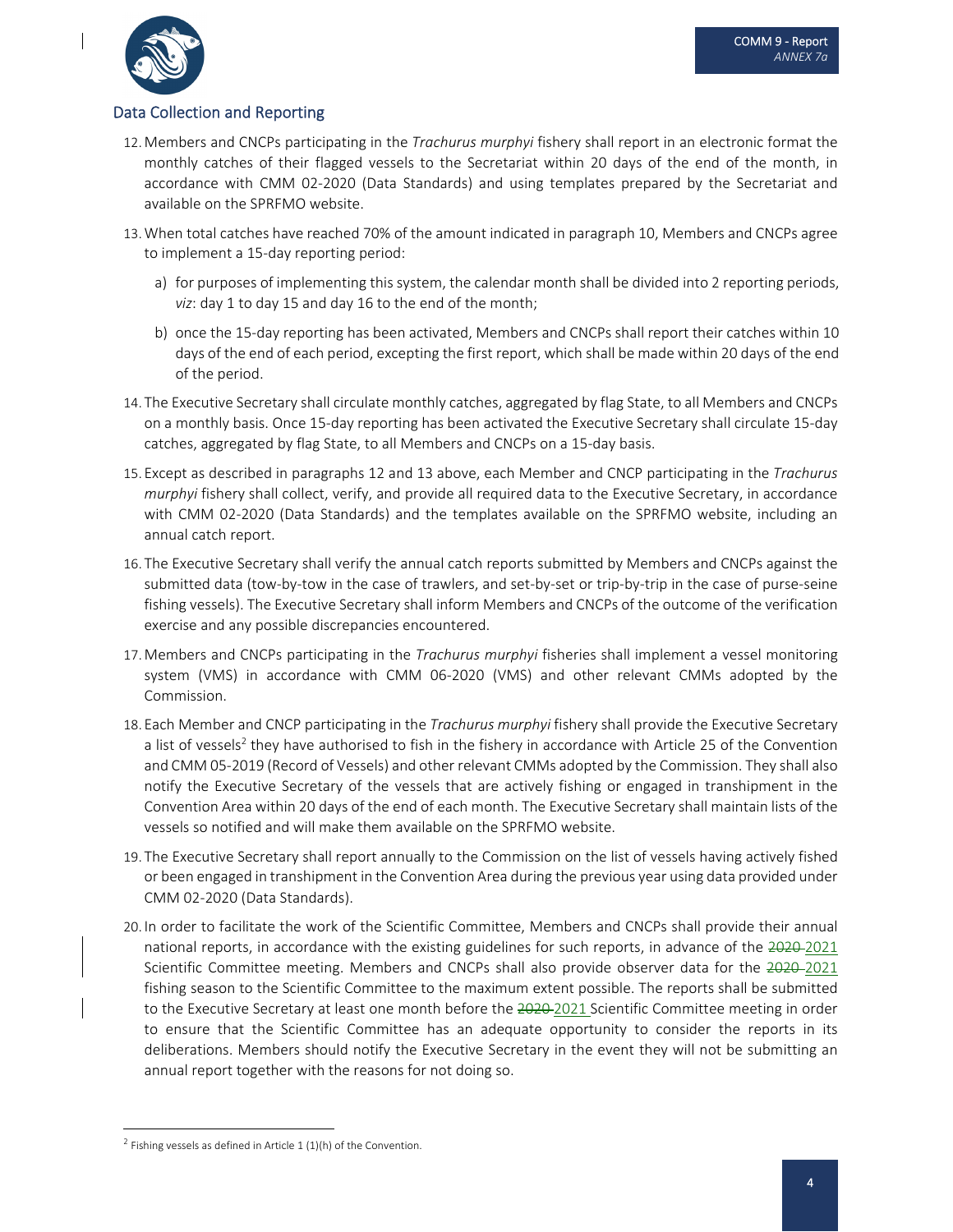

- 21. In accordance with Article 24(2) of the Convention, all Members and CNCPs participating in the *Trachurus murphyi* fishery shall provide a report describing their implementation of this CMM in accordance with the timelines specified in CMM 10‐2020 (Compliance Monitoring Scheme). On the basis of submissions received the CTC shall develop a template to facilitate future reporting. The implementation reports will be made available on the SPRFMO website.
- 22. The information collected under paragraphs 11, 13 and 18, and any stock assessments and research in respect of *Trachurus murphyi* fisheries shall be submitted for review to the Scientific Committee. The Scientific Committee will conduct the necessary analysis and assessment, in accordance with its SC Multiannual workplan (20202021) agreed by the Commission, in order to provide updated advice on stock status and recovery.
- 23. Contracting Parties and CNCPs, as port States, shall, subject to their national laws, facilitate access to their ports on a case‐by‐case basis to reefer vessels, supply vessels and vessels fishing for *Trachurus murphyi* in accordance with this CMM. Contracting Parties and CNCPs shall implement measures to verify catches of *Trachurus murphyi* caught in the Convention Area that are landed or transhipped in its ports. When taking such measures, a Contracting Party or CNCP shall not discriminate in form or fact against fishing, reefer or supply vessels of any Member or CNCP. Nothing in this paragraph shall prejudice the rights, jurisdiction and duties of these Contracting Parties and CNCPs under international law. In particular, nothing in this paragraph shall be construed to affect:
	- a) the sovereignty of Contracting Parties and CNCPs over their internal, archipelagic and territorial waters or their sovereign rights over their continental shelf and in their exclusive economic zone;
	- b) the exercise by Contracting Parties and CNCPs of their sovereignty over ports in their territory in accordance with international law, including their right to deny entry thereto as well as adopt more stringent port State measures than those provided for in this CMM and other relevant CMMs adopted by the Commission.
- 24.Until the Commission adopts an Observer Programme in accordance with Article 28 of the Convention, all Members and CNCPs participating in the *Trachurus murphyi* fishery shall ensure a minimum of 10% scientific observer coverage of trips for trawlers and purse seiners flying their flag and ensure that such observers collect and report data as described in CMM 02‐2020 (Data Standards). In the case of the flagged vessels of a Member or CNCP undertaking no more than 2 trips in total, the 10% observer coverage shall be calculated by reference to active fishing days for trawlers and sets for purse seine vessels.

## Cooperation in Respect of Fisheries in Adjacent Areas Under National Jurisdiction

- 25. Members and CNCPs participating in *Trachurus murphyi* fisheries in areas under national jurisdiction adjacent to the area to which this CMM applies in accordance with paragraph 1, and Members and CNCPs participating in *Trachurus murphyi* fisheries in the area to which this CMM applies, shall cooperate in ensuring compatibility in the conservation and management of the fisheries. Members and CNCPs participating in *Trachurus murphyi* fisheries in areas under national jurisdiction adjacent to the area to which this CMM applies are invited to apply the measures set out in paragraphs 12‐24, insofar as they are applicable, to vessels associated with the *Trachurus murphyi* fisheries in their areas under national jurisdiction. They are also requested to inform the Executive Secretary of the Conservation and Management Measures in effect for *Trachurus murphyi* in areas under their national jurisdiction.
- 26. Acknowledging the duty to cooperate to promote and ensure that CMMs established for the high seas and those adopted for areas under national jurisdiction are compatible, as required by Article 4 paragraph 2 and Article 8 (f) of the Convention, coastal State Contracting Parties participating in the *Trachurus murphyi* fishery in areas under national jurisdiction that have not given their express consent under Article 20 paragraph 4 (a) (ii), will undertake their utmost efforts to restrain from authorising catches that exceed the difference between the amount agreed in paragraph 10 of this CMM and the total catch allocated in paragraph 5 of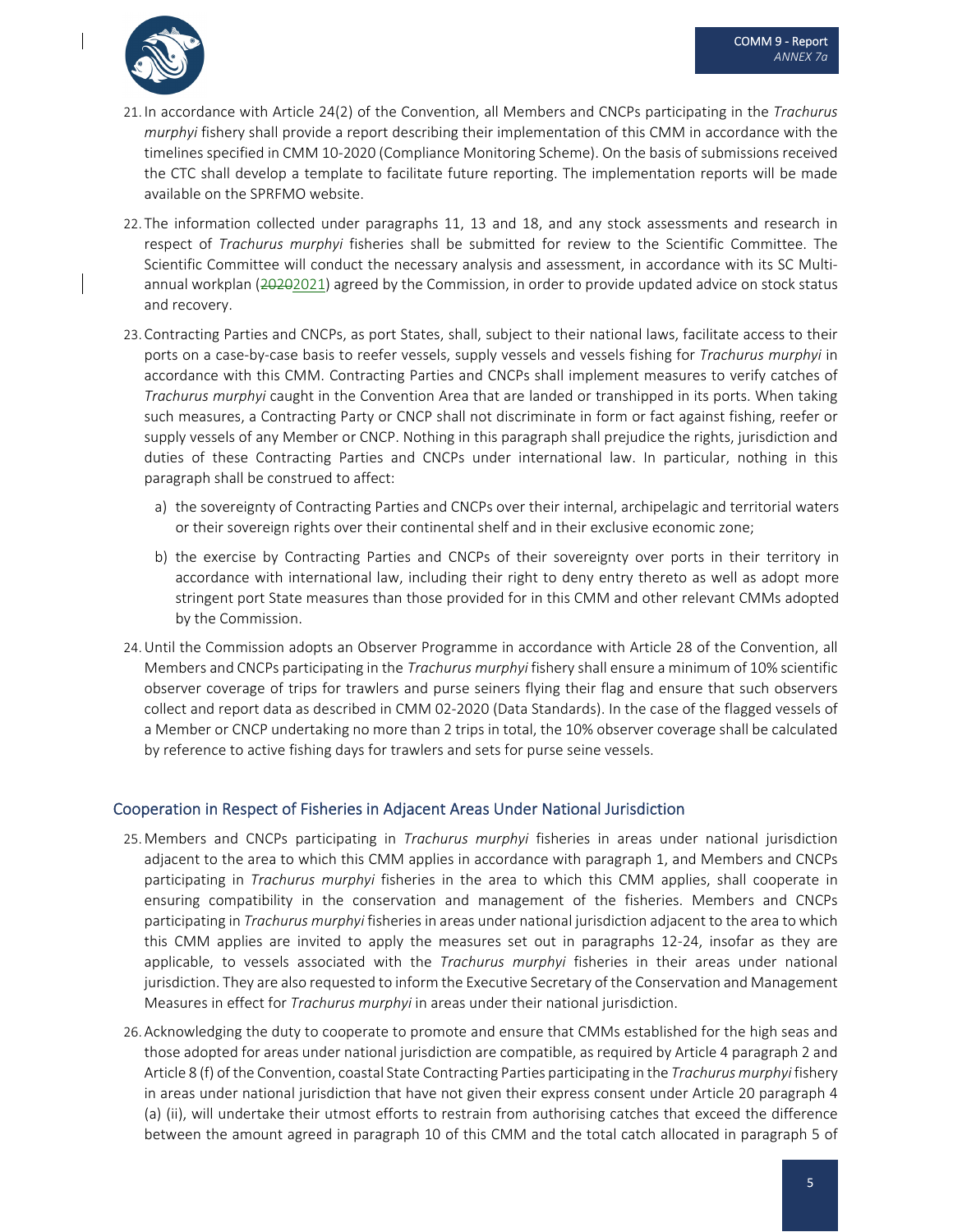

this CMM.

- 27. Where, due to exceptional and unforeseen circumstances in the stock biomass in the inter-sesssional period, coastal States that have not given their express consent under Article 20 paragraph 4 (a) (ii) establish domestic measures concerning catches of *Trachurus murphyi* in areas under their national jurisdiction that may result in exceeding such difference as indicated in paragraph 26 above, they agree to:
	- a) submit to the Secretariat, as a matter of urgency and no later than 15 days after their adoption, a report explaining to the Commission how the national measures concerning the *Trachurus murphyi* fishery in areas under their national jurisdiction are compatible with those adopted by the Commission, and how they have taken into account the requirements of Article 4 paragraph 2 (a), (b) and (c) of the Convention;
	- b) report to the Secretariat any subsequent changes to the national measures, no later than 15 days after their adoption;
	- c) cooperate in the coordination of the conservation measures they intend to apply with the Scientific Committee and the Commission to ensure that the intended measures do not undermine the effectiveness of the conservation and management measures adopted by the Commission.
- 28. At its next annual meeting, the Scientific Committee will assess the information received and provide advice to the Commission regarding the possible impact of the national measures adopted on the *Trachurus murphyi* fishery. The CTC will consider the information provided by the coastal State and whether the national measures it adopted are compatible with those established by the Commission and will advise the Commission accordingly. The Commission will consider measures to ensure compatible management, considering the advice of the Scientific Committee and the CTC.
- 29. In case any Member or CNCP considers that the information presented by the coastal State has not taken into account the requirements of Article 4, 2 (a), (b) and (c) of the Convention, it may request a special meeting of the Commission in accordance with Article 7 paragraphs 3 and 4 of the Convention and Regulation 3 of the SPRFMO Rules of Procedure, except that such special meeting may take place by electronic means, under the same quorum provided for by the Rules of Procedure for special meetings.

#### Special Requirements of Developing States

30. In recognition of the special requirements of developing States, in particular small island developing States and territories and possessions in the region, Members and CNCPs are urged to provide financial, scientific and technical assistance, where available, to enhance the ability of those developing States and territories and possessions to implement this CMM.

#### Review

- 31. This Measure shall be reviewed by the Commission in 2021 2022. The review shall take into account the latest advice of the Scientific Committee and the CTC, and the extent to which this CMM, CMM 1.01 (*Trachurus murphyi*, 2013), CMM 2.01 (*Trachurus murphyi,* 2014), CMM 3.01 (*Trachurus murphyi*; 2015), CMM 4.01 (*Trachurus murphyi,* 2016), CMM 01‐2017 (*Trachurus murphyi*), CMM 01‐2018 (*Trachurus murphyi*), and CMM 01‐2019 (*Trachurus murphyi*) and CMM 01‐2020 (*Trachurus murphyi*) as well as the Interim Measures for pelagic fisheries of 2007, as amended in 2009, 2011 and 2012, have been complied with.
- 32.Without prejudice to Members and CNCPs without an entitlement in Table 1 and the rights and obligations specified in Article 20(4)(c) and having regard to paragraph 10, the percentages included in Table 2 will be used by the Commission as a basis for the allocation of Member and CNCPs' catch limits from 2018 to 2021 inclusive.